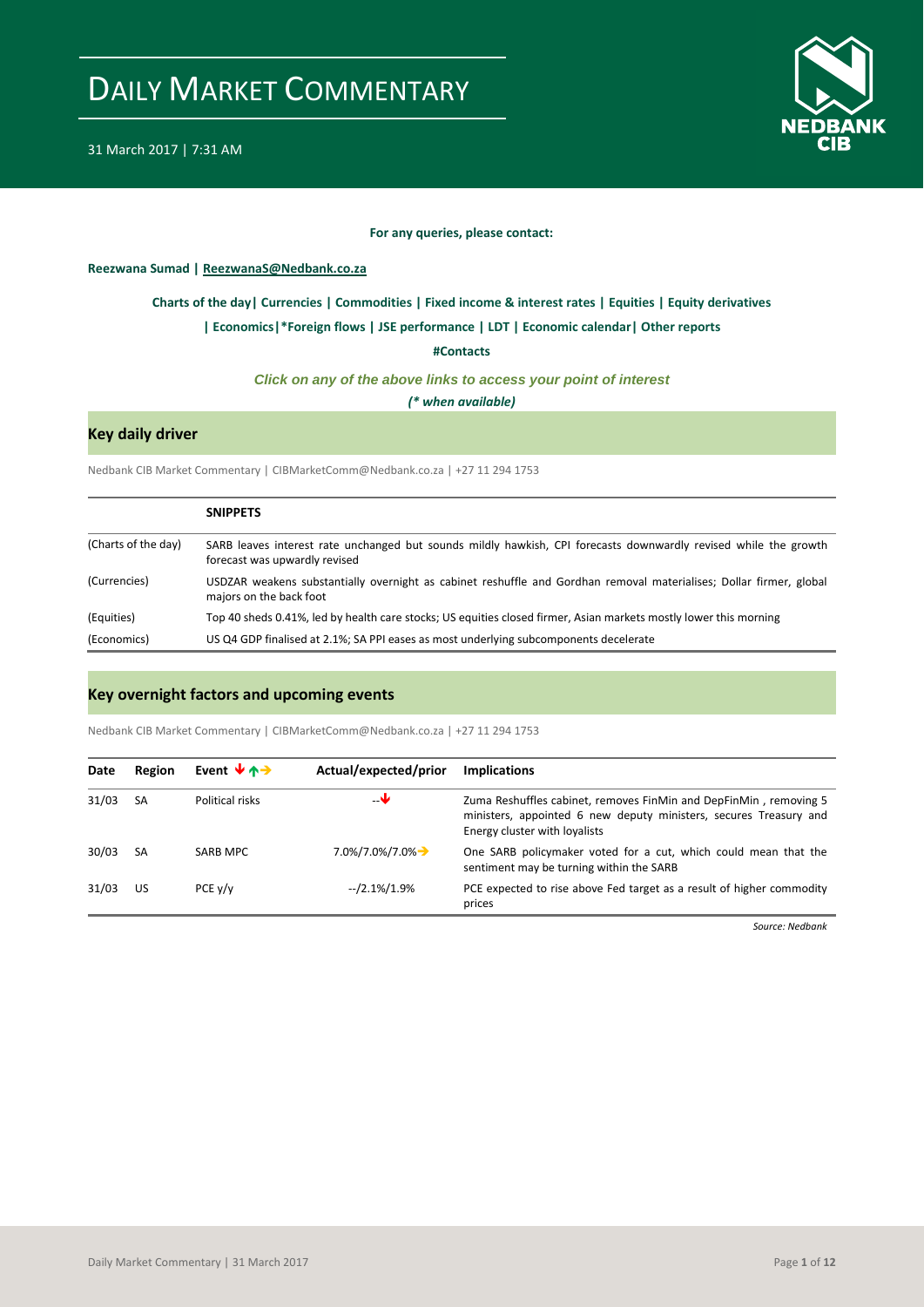

## <span id="page-1-0"></span>**Charts of the day** [back to top](#page-0-0) back to top

Nedbank CIB Market Commentary | CIBMarketComm@Nedbank.co.za | +27 11 294 1753

- The SARB left the repo rate unchanged at 7%, with the prime rate at 10.5%, with 5 members voting for no change, and one member voting for a 25bp cut. The Governor outlined a mildly hawkish statement with inflation risks still to the upside on the back of the increasing vulnerability of the rand exchange rate.
- The SARB's inflation forecast was reduced to an average of 5.9% for 2017 (prev. 6.2%), with the peak of around 6.4% seen to be sustained during Q1 2017 (prev.6.6%). CPI is expected to fall below the 6% target band in Q2/17, compared to the previous expectations of Q4/17. The food inflation forecast was marginally upwardly revised over the next two years. Risks to the CPI outlook were moderately on the upside despite transport inflation expected to ease in coming months (administered price inflation was revised lower). Risks cited were: the rand, slower pace of food disinflation, rising inflation expectations, and the impact of Fed policy moves on the rand. The governor was at pains to stress that overshooting of the rand exchange rate cannot be ruled out and that the rand remains the key risk to the inflation outlook.
- The GDP growth forecast for 2017 and 2018 was upwardly revised to 1.2% and 1.7% respectively (prev. 0.1% lower), but the governor stressed that the growth outlook remains weak despite the marginal recovery expected. The global outlook has firmed since the last meeting, with more promising growth prospects in Japan, Europe, US and EMs. The positive terms of trade effect premised on a modest increase in commodity prices has helped, however the SARB does not see the current account deficit remaining at the Q4/16 low level. Risks to the growth outlook are assessed to the downside due to low private sector investment and subdued consumer spending.
- The SARB reiterated that we are probably at the end of the hiking cycle but only a sustained improvement in CPI is needed before reducing rates. The reason for this was the concern around the upside risks to CPI, especially emanating from the rand, which is highly volatile and susceptible to weakness should political risks persist. Another added risk is the elevated nature of inflation expectations, which currently stand at 5.9% (average).
- The MPC's tonality was marginally hawkish than expected, but the fact that some SARB policymakers are thinking about a cut (given that the vote was not unanimous) does indicate a more balanced stance at this meeting compared to the significant hawkishness seen in January. Our view is for rates on hold throughout this year with a possibility for a cut towards the tail end of the year, highly dependent on ZAR developments and whether CPI tracks or undershoots SARB forecasts.



#### **SARB will be comfortable with real rates at 150bps**

#### **SARB monetary policy is not pre-emptive of the Fed in the S/T**







*Source: SARB, Nedbank*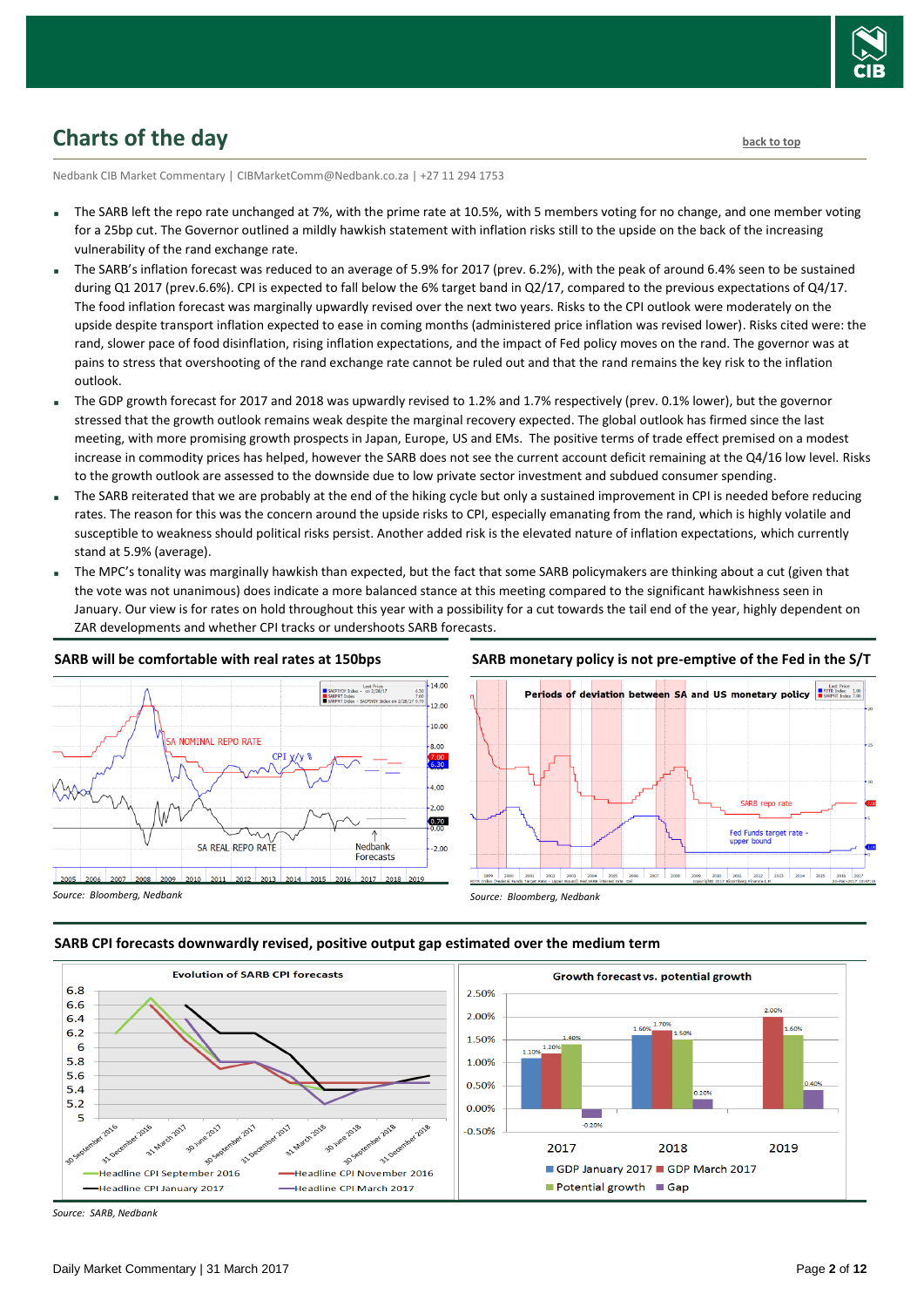

## <span id="page-2-0"></span>**Currencies [back to top](#page-0-0)**

Business Banking FX | +27 11 535 4003 | Corporate FX | +2711 535 4002 | Institutional FX | +2711 535 4005

- Yesterday the rand opened the session trading at 13.0500. Despite the prevailing uncertainty regarding the minister of finance the local unit found support, this as markets appeared to believe sanity would prevail, trading to a best level of 12.8150 on the day. Post the local close the president announced a cabinet reshuffle which included the removal of Mr Gordhan and his deputy as expected the market has expressed its dissatisfaction with this, the local unit currently trading at 13.4400, EURZAR is currently trading at 14.3450 and GBPZAR is trading at 16.7850.
- International markets were relatively subdued on the day, EURUSD confined to a 45 point range on the day, trading at 1.0730 at the time of the close, comments from FED members suggested that U.S rates could potentially be raised at a greater pace then had been forecast, this saw the dollar find support across the board, EURUSD currently trading at 1.0675.
- Gold has also slid as the dollar strengthened , this morning some 9 dollars off from the close , currently at 1241.00
- Data releases for today, SA trade, from Europe we have German retail sales and unemployment, French CPI and consumer confidence as well as Italian and zone CPI. From the U.S personal income, personal spending, PCE and Chicago PMI.
- Possible trading range in the rand today 13.3000 to 13.8000, spread reflective of liquidity and market conditions.

|                                 |            | $\sqrt{2}$<br>$-1d$    | $\sqrt{\Delta}$<br><b>MTD</b> | $\sqrt{\Delta}$<br><b>YTD</b> | <b>Month</b>          | <b>USD</b> trend    |
|---------------------------------|------------|------------------------|-------------------------------|-------------------------------|-----------------------|---------------------|
| <b>Majors</b>                   | Last price |                        |                               |                               | trend                 |                     |
| <b>GBPUSD</b>                   | 1.25       | 0.08                   | 0.56                          | 1.18                          | 全                     | <b>USD</b> weakness |
| <b>FURUSD</b>                   | 1.07       | $-0.28$                | 0.63                          | 1.49                          | ⇑                     | <b>USD</b> weakness |
| <b>USDJPY</b>                   | 112.05     | 0.59                   | 0.10                          | $-4.20$                       | ♠                     | USD strength        |
| <b>USDAUD</b>                   | 1.31       | 0.17                   | 0.46                          | $-5.79$                       | ♠                     | USD strength        |
| <b>Rand crosses</b>             | Last price | $\%$ $\Delta$<br>$-1d$ | $\%$ $\Delta$<br><b>MTD</b>   | $\%$ $\Delta$<br><b>YTD</b>   | <b>Month</b><br>trend | <b>ZAR</b> trend    |
| <b>USDZAR</b>                   | 13.57      | 5.33                   | 3.50                          | $-1.24$                       | 全                     | <b>ZAR</b> weakness |
| <b>GBPZAR</b>                   | 16.94      | 5.40                   | 4.07                          | $-0.01$                       | ⇑                     | ZAR weakness        |
| <b>FURZAR</b>                   | 14.48      | 5.02                   | 4.15                          | 0.22                          | ⇑                     | <b>ZAR</b> weakness |
| <b>AUDZAR</b>                   | 10.38      | 5.17                   | 3.13                          | 4.78                          | ♠                     | <b>ZAR weakness</b> |
| ZARJPY                          | 8.26       | $-4.49$                | $-3.28$                       | $-3.18$                       | J                     | <b>ZAR</b> weakness |
| <b>African FX</b>               | Last price | $\alpha$<br>$-1d$      | $\Delta_0$<br><b>MTD</b>      | $\Delta_0$<br><b>YTD</b>      | Month<br>trend        | <b>ZAR</b> trend    |
| ZARMWK (Malaw ian kw acha)      | 53.37      | $-5.18$                | $-3.42$                       | 0.74                          | ⊕                     | <b>ZAR</b> weakness |
| ZARBWP (Botsw ana pula)         | 0.78       | $-2.39$                | $-1.63$                       | 0.22                          | ⊕                     | ZAR weakness        |
| ZARKES (Kenyan shilling)        | 7.59       | $-5.10$                | $-3.34$                       | 1.70                          | ⊕                     | ZAR weakness        |
| ZARMUR (Mauritian rupee)        | 2.60       | $-4.94$                | $-3.84$                       | $-0.73$                       | ⊕                     | <b>ZAR</b> weakness |
| ZARNGN (Nigerian naira)         | 22.64      | $-5.04$                | $-5.86$                       | $-1.32$                       | ⊕                     | <b>ZAR</b> weakness |
| ZARGHS (Ghanian cedi)           | 0.32       | $-6.02$                | $-10.77$                      | 2.86                          | ⊕                     | ZAR weakness        |
| ZARZMW (Zambian kw acha)        | 0.71       | $-5.11$                | $-1.81$                       | $-1.79$                       | ⊕                     | ZAR weakness        |
| ZARMZN (Mozambican metical)     | 5.00       | $-5.09$                | $-6.59$                       | $-4.14$                       | J                     | ZAR weakness        |
| Source: Bloomberg & Nedbank CIB | Time       |                        | 2017/03/3107:09               |                               |                       |                     |

*\*Please note that the sign on the % change reflects the change on the headline number. The narrative indicates the trend direction over the month. For trade in any of these currencies, contact our FX dealing desks*



**USDZAR**

*Source: Bloomberg, Nedbank*



*Source: Bloomberg, Nedbank*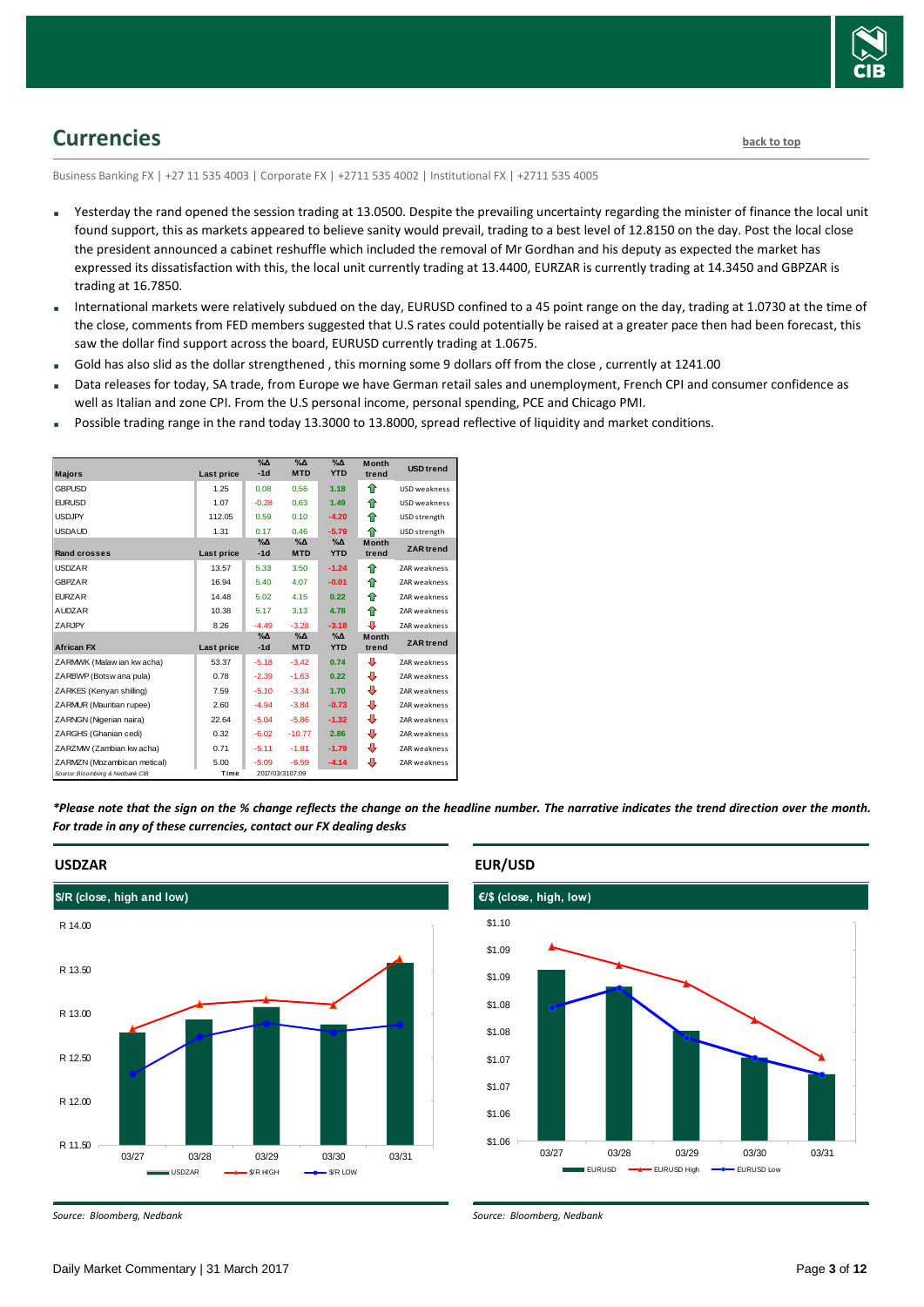

## <span id="page-3-0"></span>**Commodities [back to top](#page-0-0)**

Nedbank CIB Market Commentary | CIBMarketComm@Nedbank.co.za | +27 11 294 1753| +27 11 535 4038

- As the dollar continues to rally, so too does the gold price continue to fall. Yesterday, the gold price declined by almost \$10/oz. as bargain buying continued to ease. Safe haven demand is also weak, hence we are likely to see the gold price track the dollar inversely in the near term. Despite the recent easing, the gold spot price remains fairly elevated at \$1242/oz. this morning.
- Brent continued its rally despite a strong dollar, as OPEC indicated the possibility of extending production cuts further into 2017. Sentiment over this will likely act as near term support for oil, but we still believe that the oil price is predisposed to further weakness as supplies are growing in the US, entrenching a supply glut.

| <b>Commodities</b>              | Last price | $\% \Delta$<br>$-1d$ | %Δ<br><b>MTD</b> | %Δ<br><b>YTD</b> | <b>Month</b><br>trend |
|---------------------------------|------------|----------------------|------------------|------------------|-----------------------|
| Brent near future (\$)          | 52.71      | $-0.47$              | $-5.18$          | $-7.23$          | ⊕                     |
| WTI crude (\$)                  | 50.16      | $-0.38$              | $-7.13$          | $-6.63$          | ⊕                     |
| Gold spot (\$)                  | 1 242.40   | $-0.42$              | $-1.11$          | 8.27             | J                     |
| Platinum spot (\$)              | 948.35     | $-0.48$              | $-7.94$          | 5.01             | ⊕                     |
| SA w hite maize spot (R)        | 1889.00    | $-0.53$              | $-32.05$         | $-46.67$         | J.                    |
| Source: Bloomberg & Nedbank CIB | Time       |                      | 2017/03/3107:09  |                  |                       |

**Platinum vs Gold Platinum vs. Gold** 



*Source: Bloomberg*

### **Brent Crude vs West Texas Intermediate Brent Crude vs West Texas Intermediate**



*Source: Bloomberg*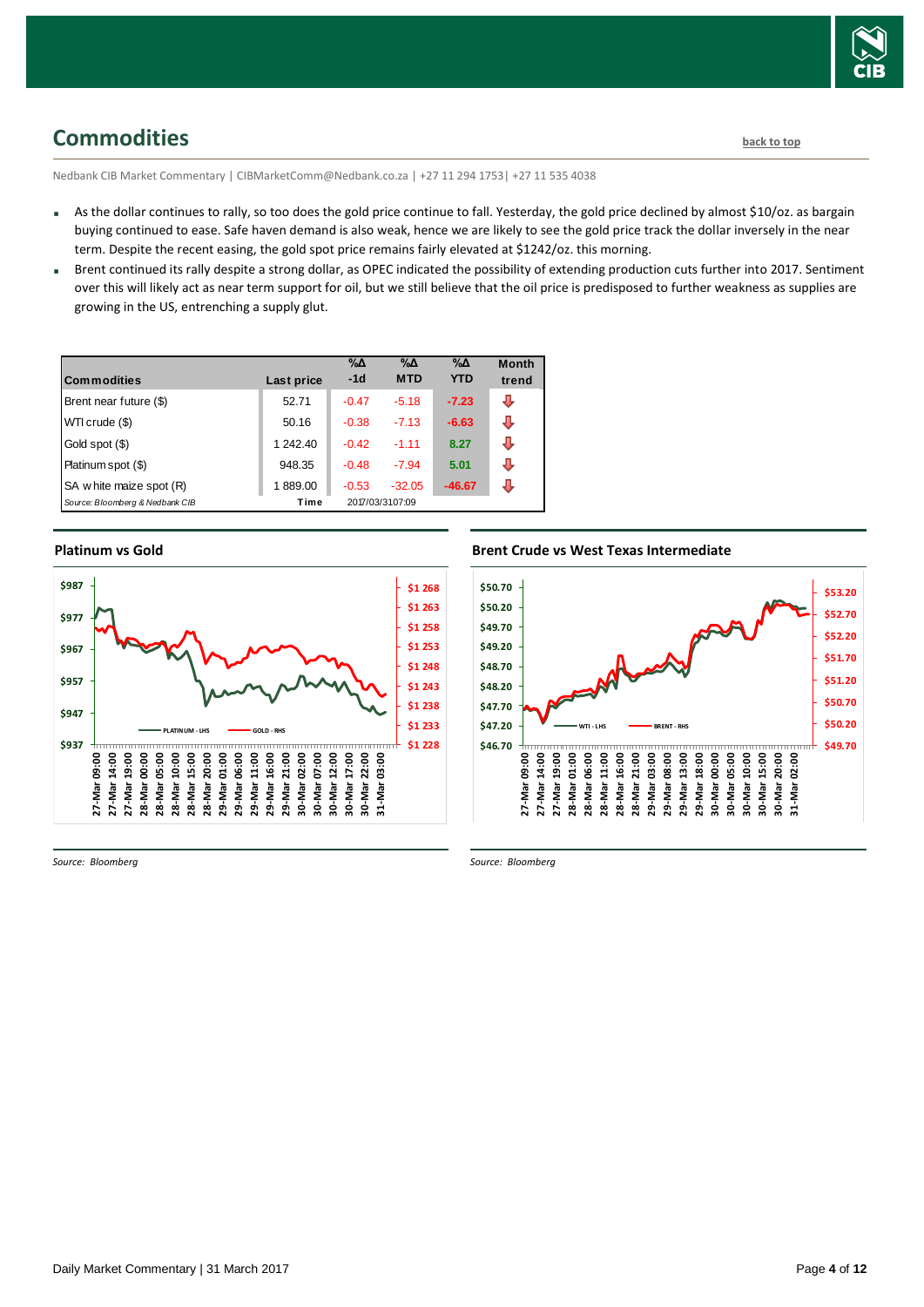

# <span id="page-4-0"></span>**Fixed income and interest rates back to the line of the set of the set of the set of the set of the set of the set of the set of the set of the set of the set of the set of the set of the set of the set of the set of th**

Bond flow sales |+2711 535 4021 | Corporate Money Markets | +2711 535 4007 | Business Bank Money Markets | +2711 535 4006

| <b>Bonds</b>                    | Last price         | Δ<br>1 <sub>d</sub> | Δ<br><b>MTD</b> | Δ<br><b>YTD</b> | <b>Month</b><br>trend |
|---------------------------------|--------------------|---------------------|-----------------|-----------------|-----------------------|
|                                 | $\%$               | bps                 | bps             | bps             |                       |
| R203-0.5 yrs                    | 7.39               | 9.80                | 0.20            | $-31.60$        | ⇑                     |
| R208-4 yrs                      | 7.65               | $-1.20$             | $-29.00$        | $-62.80$        | ⊕                     |
| R186-9.7 yrs                    | 8.50               | 0.10                | $-28.90$        | $-40.90$        | ⊕                     |
| R2048-30.9 yrs                  | 9.36               | 0.00                | $-27.70$        | $-26.50$        | ⇩                     |
| <b>US 10 vr</b>                 | 2.41               | $-0.66$             | 2.34            | $-3.06$         | 合                     |
| <b>UK 10 yr</b>                 | 1.12               | $-2.52$             | $-2.61$         | $-9.52$         | ⊕                     |
| German 10 yr                    | 0.33               | $-3.20$             | 60.10           | 90.29           | ⇑                     |
| Japan 10 yr                     | 0.07               | 8.82                | 32.14           | 60.87           | ♠                     |
|                                 |                    | Δ<br>1 <sub>d</sub> | Δ<br><b>MTD</b> | Δ<br><b>YTD</b> | <b>Month</b>          |
| <b>Money Market</b>             | Last price<br>$\%$ | bps                 | bps             | bps             | trend                 |
|                                 |                    |                     |                 |                 |                       |
| SA repo rate                    | 7.00               | 0.00                | 0.00            | 0.00            | ⇛                     |
| SA prime rate                   | 10.50              | 0.00                | 0.00            | 0.00            |                       |
| SA CPI (MTD = previous month)   | 6.30               |                     | $-30.00$        |                 | ⊕                     |
| SA 3m JIBAR                     | 7.34               | 0.00                | 1.70            | $-1.60$         | 合                     |
| SA 3m NCD                       | 7.30               | 0.00                | $-5.00$         | $-7.50$         | ⊕                     |
| SA 6m NCD                       | 7.93               | 0.00                | 0.00            | $-5.00$         | ⇨                     |
| SA 12m NCD                      | 8.35               | 0.00                | 0.00            | $-10.00$        | ⇨                     |
| US 3m LIBOR                     | 1.15               | 0.08                | 8.36            | 14.97           | ✿                     |
| UK 3m LIBOR                     | 0.34               | $-0.29$             | $-1.91$         | $-2.92$         | ⊕                     |
| Japan 3m LIBOR                  | 0.02               | 1.35                | 4.82            | 7.55            | ⇑                     |
| Source: Bloomberg & Nedbank CIB | Time               |                     | 2017/03/3107:09 |                 |                       |

| Month<br>trend | <b>FRAs and Swaps</b>            | Last price    | Δ<br>1 <sub>d</sub> | Δ<br><b>MTD</b> | Δ<br><b>YTD</b> | <b>Month</b><br>trend |
|----------------|----------------------------------|---------------|---------------------|-----------------|-----------------|-----------------------|
|                |                                  | %             | bps                 | bps             | bps             |                       |
| ✿              | 3X6 FRA                          | 7.38          | 13.00               | 5.00            | $-1.00$         | ⇑                     |
| ⊕              | 6X9 FRA                          | 7.42          | 27.00               | 9.00            | 0.00            | ✿                     |
| ⊕              | 9X12 FRA                         | 7.43          | 35.00               | 12.00           | $-2.00$         | 合                     |
| ⊕              | <b>18X21 FRA</b>                 | 7.69          | 59.00               | 32.00           | 16.00           | ⇑                     |
| 合              | SA 2yr Sw ap                     | 7.45          | 29.70               | 11.20           | $-1.10$         | 合                     |
| ⊕              | SA 3yr Swap                      | 7.59          | 37.70               | 16.70           | 2.90            | 合                     |
| ⇮              | SA 5yr Swap                      | 7.90          | 48.00               | 23.50           | 8.90            | ↟                     |
| 合              | SA 10yr Swap                     | 8.36          | 48.25               | 22.25           | 1.25            | ⇮                     |
| Month          | SA 15yr Swap                     | 8.54          | 49.00               | 24.75           | 5.50            | ♠                     |
|                |                                  |               |                     | Δ               | Δ               |                       |
| trend          |                                  |               | Δ                   |                 |                 | <b>Month</b>          |
|                | <b>Spreads</b>                   | Last price    | 1 <sub>d</sub>      | <b>MTD</b>      | <b>YTD</b>      | trend                 |
|                |                                  | $\frac{9}{6}$ | bps                 | bps             | bps             |                       |
| ⇛<br>⇛         | 2v10v                            | $-0.91$       | $-18.55$            | $-11.05$        | $-2.35$         | ⊕                     |
| ⊕              | 3v10v                            | $-0.67$       | $-10.55$            | $-5.55$         | 1.65            | ⊕                     |
| 合              | R186-R203                        | 1.21          | $-9.70$             | $-29.10$        | $-9.30$         | ⊕                     |
| ⊕              | R2048-R186                       | 0.86          | $-0.10$             | 1.20            | 14.40           | ⇮                     |
| ⇛              | 5y-R186                          | $-1.08$       | 47.90               | 52.40           | 49.80           | 合                     |
| ⇛              | 10y-R186                         | $-0.63$       | 48.15               | 51.15           | 42.15           | 合                     |
|                | 15y-R186                         | $-0.45$       | 48.90               | 53.65           | 46.40           | 合                     |
| ⇑<br>⊕         | SA 5yr CDS spread - basis points | 198.78        | 191.02              | 8.44            | $-18.22$        | ⇮                     |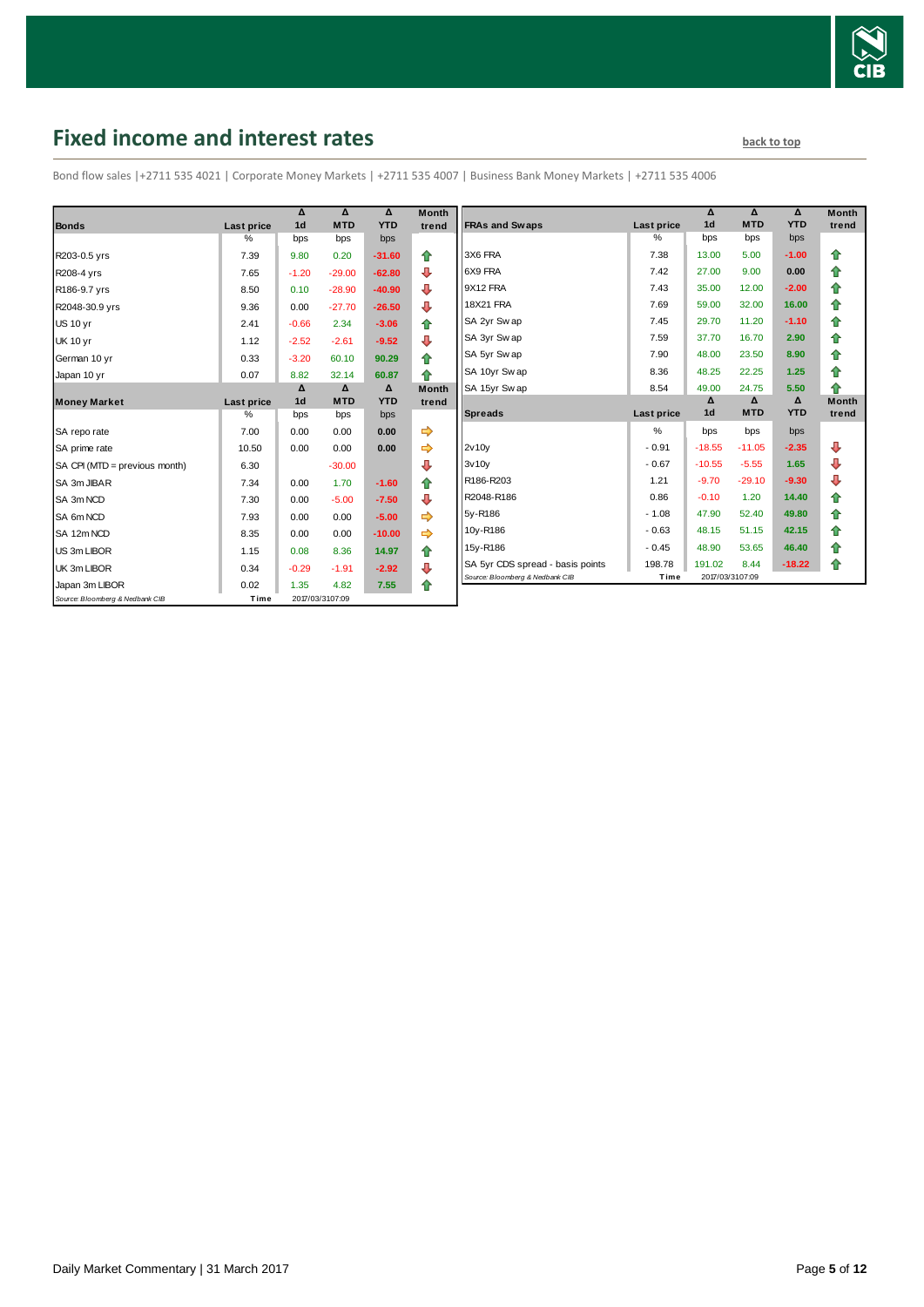

## <span id="page-5-0"></span>**Equities [back to top](#page-0-0)**

Cash equities | +2711 535 4030/31

#### **South Africa**

 The JSE ended a very volatile session lower, with the Top40 losing 0.41% at 45220.40. Healthcare, gold miners and heavyweight Naspers dragged the market lower. Netcare tumbled 10.05% following a disappointing trading update, expecting a decline of between 9% and 13% in adjusted headline earning. Banking, platinum and general mining stocks closed in the black, with volumes subdued, as caution prevailed as politics and the currency played a big role in our market. The value at the close was R16.4Billion and the rand was trading at R12.84 vs. the dollar.

#### **UK/Europe**

 European markets closed mostly firmer, with the FTSE100 underperforming the rest of Europe, while Germany's DAX closing at near records highs. In London, a number of heavy stocks traded ex dividend, with the likes of Old Mutual, Schroders, Smith & Nephew and Prudential all down between 1.2% and 1.7%, while mining stocks rose, supported by stronger metal prices. Oil and gas stocks were also firmer, lifted by strong oil prices after Kuwait gave its support for an extension of OPEC production cuts. The DAX added 0.44%, the CAc40 rose 0.41% and FTSE100 lost 0.06%.

#### **USA**

 US markets closed firmer last night, with financial stocks leading the market higher after US GDP rose 2.1% in the fourth quarter, boosted by robust consumer spending. The S&P financials index added 1.2% and energy shares rose for the third consecutive day, while gold stocks lost ground, tracking the bullion price lower. The Dow added 0.33%, the S&P500 rose 0.29% and the Nasdaq was up 0.28%.

#### **Asia**

 Asian markets are trading mostly lower this morning. The Nikkei was slightly firmer, lifted by solid industrial output data, with a weaker yen supporting exporters and tech stocks. Chinese stocks were strong in morning trade after better than expected PMI data lifted sentiment, but eased lower into the close. Financial, gold and basic material stocks lead the ASX lower, with some profit taking and book squaring seen, after Thursday's strong performance.

|                                 |             | $\%$ $\Delta$ | $\%$ $\Delta$   | %Δ            | <b>Month</b> |
|---------------------------------|-------------|---------------|-----------------|---------------|--------------|
| <b>Developed Markets</b>        | Last price  | $-1d$         | <b>MTD</b>      | <b>YTD</b>    | trend        |
| Dow Jones                       | 20 728.49   | 0.33          | $-0.40$         | 4.89          | ⊕            |
| Nasdag                          | 5914.34     | 0.28          | 1.53            | 9.87          | ⇑            |
| S&P 500                         | 2 368.06    | 0.29          | 0.19            | 5.77          | ⇮            |
| DJ Eurostoxx 50                 | 3481.58     | 0.18          | 4.88            | 5.81          | ⇮            |
| <b>DAX</b>                      | 12 256.43   | 0.44          | 3.57            | 6.75          | ⇮            |
| CAC                             | 5 089.64    | 0.41          | 4.76            | 4.68          | ⇑            |
| <b>FTSE</b>                     | 7 369.52    | $-0.06$       | 1.46            | 3.17          | ⇮            |
| ASX200                          | 5878.00     | $-0.31$       | 2.90            | 3.75          | ♠            |
| Nikkei 225                      | 19 076.20   | 0.07          | $-0.22$         | $-0.20$       | ⊕            |
| <b>MSCI World</b>               | 1859.95     | 0.17          | 1.16            | 6.21          | ♠            |
|                                 |             | $\% \Delta$   | $\% \Delta$     | $\%$ $\Delta$ | <b>Month</b> |
| <b>Emerging Markets</b>         | Last price  | $-1d$         | <b>MTD</b>      | <b>YTD</b>    | trend        |
| Hang Seng                       | 24 183.92   | $-0.48$       | 1.87            | 9.92          | ⇮            |
| Shanghai                        | 3 219.40    | 0.29          | $-0.69$         | 3.73          | ⊕            |
| Brazil Bovespa                  | 65 265.98   | $-0.40$       | $-2.09$         | 8.37          | ⊕            |
| India - NSE                     | 29 600.86   | $-0.16$       | 2.98            | 11.17         | ♠            |
| Russia Micex                    | 2 0 2 1 .88 | $-0.09$       | $-0.68$         | $-9.44$       | ⊕            |
| <b>MSCI</b> Emerging            | 969.47      | $-0.25$       | 3.53            | 12.43         | ♠            |
|                                 |             | %Δ            | %Δ              | $\%$ $\Delta$ | <b>Month</b> |
| <b>SA Indices</b>               | Last price  | $-1d$         | <b>MTD</b>      | <b>YTD</b>    | trend        |
| <b>JSE All Share</b>            | 52 261.18   | $-0.35$       | 2.18            | 3.17          | ♠            |
| Top 40                          | 45 220.39   | $-0.41$       | 2.47            | 3.00          | ♠            |
| Resi 10                         | 31 787.67   | 0.45          | 0.43            | $-1.00$       | ⇑            |
| Indi 25                         | 68 183.65   | $-1.09$       | 3.75            | 6.07          | ⇮            |
| Fini 15                         | 15 137.65   | 0.54          | 1.49            | 0.40          | ♠            |
| Source: Bloomberg & Nedbank CIB | Time        |               | 2017/03/3107:09 |               |              |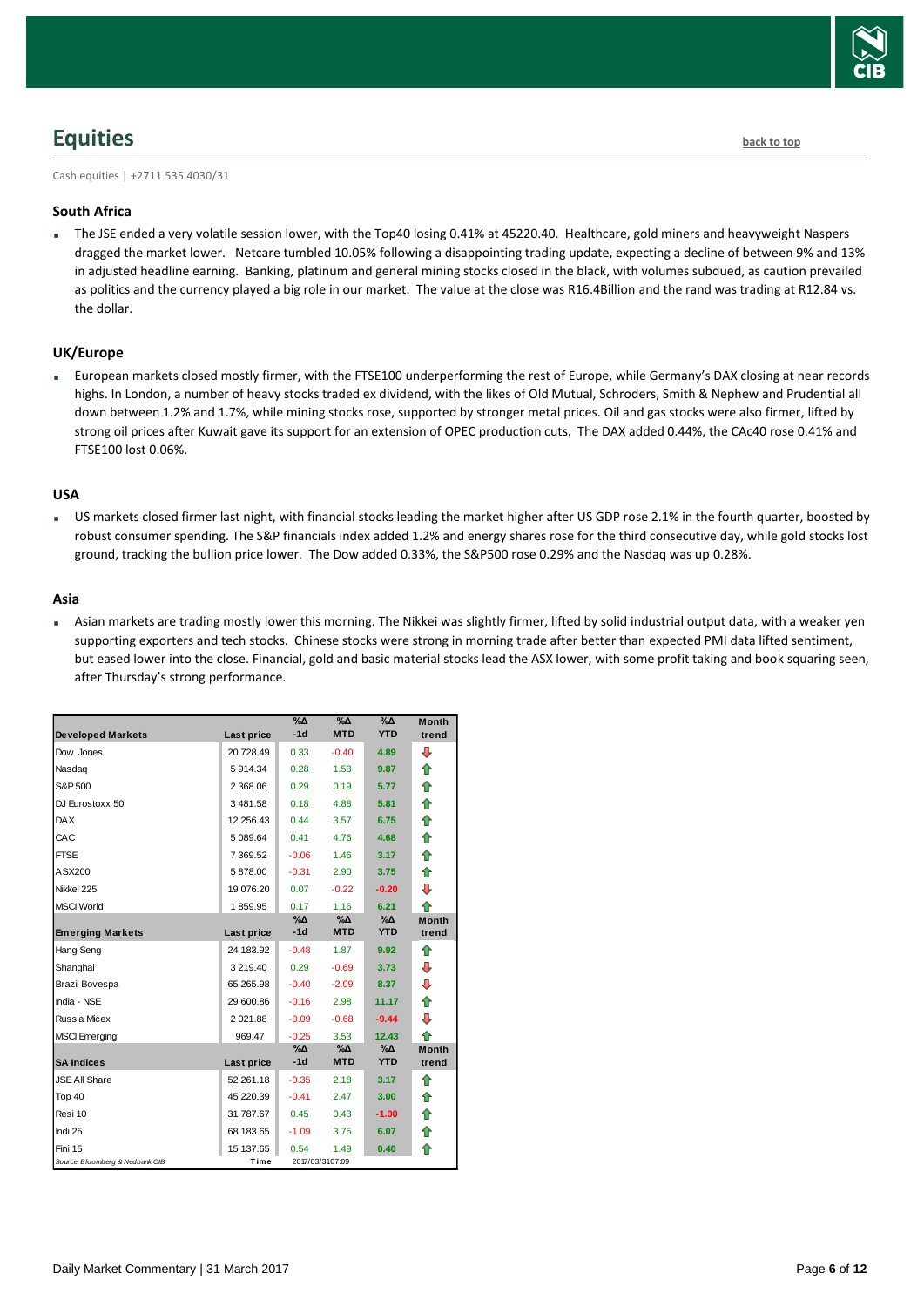

### <span id="page-6-0"></span>**Economics [back to top](#page-0-0)**

Nedbank CIB Market Commentary | CIBMarketComm@Nedbank.co.za | +27 11 294 1753

#### **US**

- US GDP growth was finalised at 2.1% g/q annualised in Q4/16, from 3.5% in Q3 and 1.9% previously forecast, better than consensus of 2%. The key driver of growth being personal consumption, which was up 3.5% q/q as spending on durable goods surged.
- Gross private investment growth advanced to 9.4% q/q, from 3% in Q3. Investment was led by residential investment and equipment investment. There was also an inventory buildup over the quarter in anticipation of a slowdown in Q1/17.
- On the negative side, net exports slumped sharply and subtracted 1.8% from headline growth as imports surged by 10% over the quarter. Government consumption also slowed, albeit marginally.
- Growth is expected to slow in Q1 due to the cold season with generally lower activity levels. However a rebound is on the cards for the rest of the year as a result of a global cyclical uptick. Any forms of fiscal stimulus will likely add some upside to growth if and when it does materialise.

**Synopsis: Despite generally upbeat labour market metrics, we remain focussed on the pace of income growth as well as the possible impact of higher funding costs on households and the housing market as a proxy for consumer wealth levels and confidence. We maintain a longer term bullish dollar view. The Fed may well follow through on further hikes should economic data buoyancy persist.** 

#### **SA**

- SA PPI eased to 5.6% y/y in February, from 5.9% previously, in line with forecasts. Some downside drivers were food and beverage inflation, textiles clothing and footwear, petroleum, chemicals and rubber products, metals, machinery and equipment, and transport PPI fell further into deflation.
- Most of the underlying PPI subcomponents are showing an easing trend lately as energy prices decline and this represents a second round impact to both PPI and CPI.
- We anticipate a continued deceleration of PPI in coming months, off the high base in 2016, as well as due to lower petrol costs. A key upside risk to this view is the commodity cycle - should commodity prices rally, this may add some upside pressure to PPI over the medium term.

**Synopsis: While Nedbank forecasts growth of 1.2% this year, from 0.3% in 2016, the consumer is still the catalyst for some upside surprise, which may revise our forecasts higher if consumer confidence and spending shows a solid recovery. Our lower inflation outlook for this year may provide households with some breathing room. We anticipate a flat interest rate profile for most of this year, with the risk of a rate cut rising towards year-end should inflation sustain its stay below the 6% mark.**

#### **Japan**

- CPI eased marginally, to 0.3% y/y in February, from 0.4% previously, better than forecasts of 0.2%. Excluding fresh food, which is the core measure that the BOJ targets, CPI rose to 0.2%, from 0.1% previously. Food prices eased sharply in February, while household goods, clothing and footwear prices rose.
- The unemployment rate eased sharply in February, to 2.8%, from 3% previously, better than expectations for no change.
- Household spending slumped 3.8% y/y, from -1.2% previously, worse than expectations of -1.7%. The rate is currently at the lowest since 1994, and the labour market will likely continue to tighten given the demographic shift and lower participation rate.
- Industrial production jumped to 4.8% y/y in February, from 3.7% previously, better than forecasts of 3.9%. Industrial acticiy has been boosted by international demand as shipments continue to grow every month. Inventories have been run down in February, and the buildup subsequently will likely support growth.

**Synopsis: The BOJ has further impetus to keep monetary policy accommodative as they combat sluggish growth despite a recent (small) uptick in inflation. Interest rates will likely remain low for as long as inflation shows no evidence of rising to 2%. We expect a weaker yen into year end.**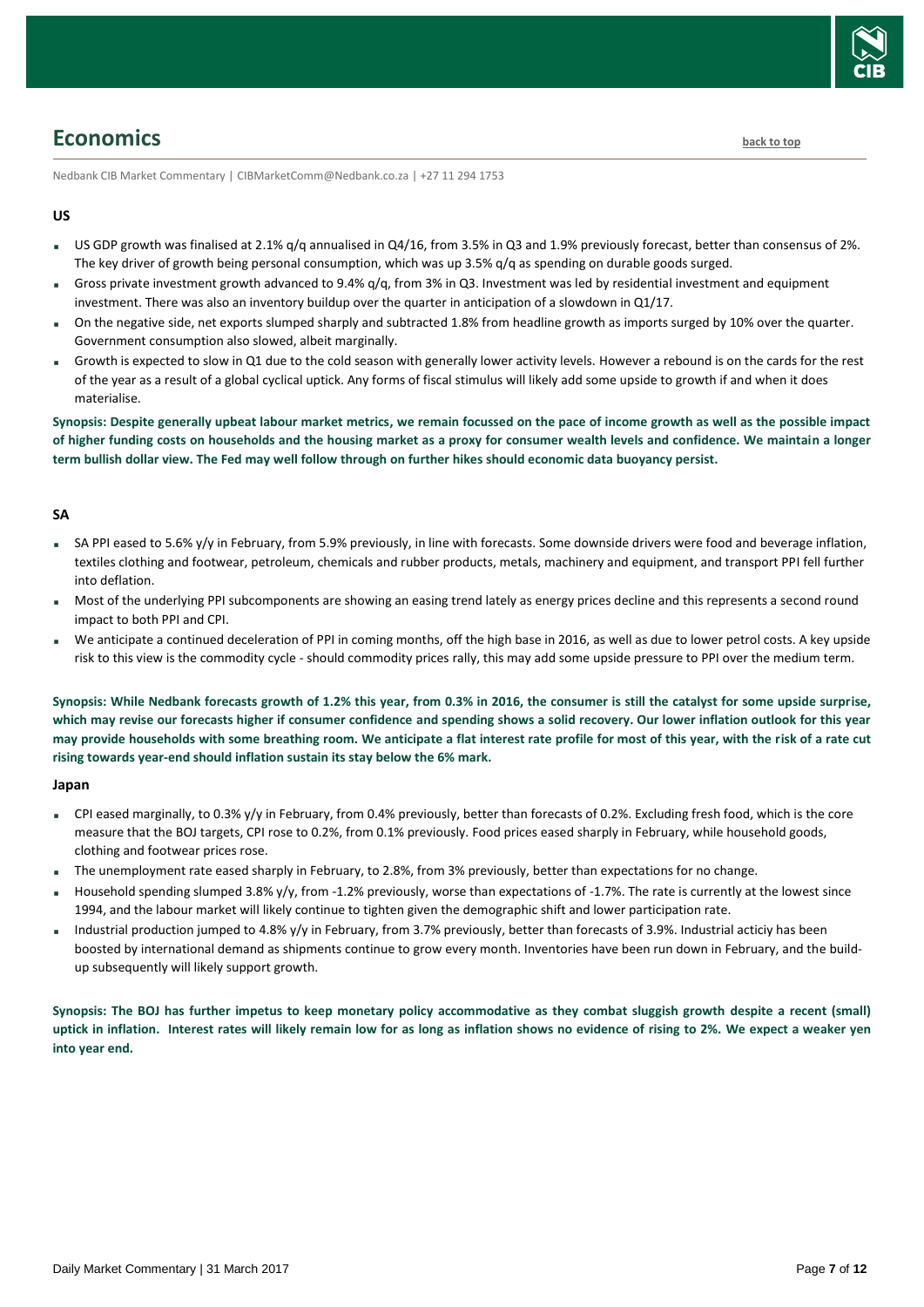

# <span id="page-7-0"></span>**JSE performance [back to top](#page-0-0)**

Nedbank CIB Market Commentary | CIBMarketComm@Nedbank.co.za | +27 11 294 1753

| <b>Top40 constituents</b>             | Last price | $\%$ $\Delta$<br>-1d | %Δ<br><b>MTD</b> | $\% \Delta$<br><b>YTD</b> | Month<br>trend |
|---------------------------------------|------------|----------------------|------------------|---------------------------|----------------|
| AGL: Anglo American Plc               | 202.16     | 2.10                 | $-0.71$          | 3.62                      | ⊕              |
| ANG: Anglogold Ashanti Ltd            | 138.41     | $-3.95$              | $-4.94$          | $-9.29$                   | ⊕              |
| APN: Aspen Pharmacare Holdings Lt     | 270.79     | $-1.25$              | $-4.44$          | $-4.51$                   | ⊕              |
| <b>BGA: Barclays Africa Group Ltd</b> | 150.27     | 0.62                 | $-1.11$          | $-10.92$                  | ⊕              |
| BID: Bid Corp Ltd                     | 259.03     | $-2.65$              | $-1.50$          | 5.66                      | ⊕              |
| BIL: Bhp Billiton Plc                 | 203.72     | 0.56                 | $-2.49$          | $-6.84$                   | ⊕              |
| BTI: British American Tobacco Plc     | 849.46     | $-0.37$              | 3.43             | 9.10                      | ⇑              |
| <b>BVT: Bidvest Group Ltd</b>         | 160.31     | 0.16                 | 3.41             | $-11.55$                  | ⇑              |
| CFR : Financiere Richemont-Dep Rec    | 100.86     | $-1.00$              | 5.58             | 11.15                     | ⇑              |
| DSY: Discovery Ltd                    | 133.80     | 0.22                 | 8.78             | 16.86                     | 合              |
| FFA: Fortress Income Fund Ltd-A       | 17.01      | 1.13                 | $-2.24$          | 2.66                      | ⊕              |
| FFB: Fortress Income Fund Ltd         | 33.69      | $-0.33$              | $-3.36$          | 4.21                      | ⇩              |
| <b>FSR: Firstrand Ltd</b>             | 49.12      | 1.61                 | $-1.21$          | $-7.62$                   | ⇩              |
| GFI: Gold Fields Ltd                  | 45.30      | $-2.60$              | 12.55            | 3.92 <sub>1</sub>         | ⇮              |
| GRT : Grow thpoint Properties Ltd     | 26.29      | 0.23                 | $-0.72$          | 1.54                      | ⊕              |
| IMP: Impala Platinum Holdings Ltd     | 45.04      | 1.56                 | 2.27             | 5.38                      | ⇑              |
| INL: Investec Ltd                     | 96.39      | 0.41                 | 4.54             | 6.21                      | ⇑              |
| INP: Investec Plc                     | 96.50      | 1.27                 | 4.30             | 6.34                      | ⇑              |
| <b>ITU: Intu Properties Plc</b>       | 43.55      | $-1.98$              | $-6.30$          | $-7.30$                   | ⇩              |
| LHC: Life Healthcare Group Holdin     | 29.90      | $-2.76$              | $-4.10$          | $-1.42$                   | ⊕              |
| MEI: Mediclinic International Plc     | 122.00     | $-3.25$              | 1.40             | $-6.15$                   | ⇑              |
| MND: Mondi Ltd                        | 316.00     | 0.49                 | 5.15             | 12.86                     | ⇑              |
| MNP: Mondi Plc                        | 316.75     | 0.91                 | 4.42             | 13.64                     | ⇑              |
| MRP: Mr Price Group Ltd               | 168.87     | 0.46                 | $-0.66$          | 5.84                      | ⇩              |
| MTN: Mtn Group Ltd                    | 123.25     | $-0.01$              | 2.89             | $-2.31$                   | ⇑              |
| NED: Nedbank Group Ltd                | 260.65     | 1.02                 | 6.39             | 9.46                      | ⇑              |
| NPN: Naspers Ltd-N Shs                | 2 308.00   | $-1.67$              | 10.03            | 14.59                     | ⇑              |
| NTC: Netcare Ltd                      | 27.30      | $-10.05$             | $-14.15$         | $-14.26$                  | ⇩              |
| OML: Old Mutual Plc                   | 34.51      | $-0.26$              | $-1.71$          | 0.20                      | ⇩              |
| RDF: Redefine Properties Ltd          | 11.22      | $-0.53$              | 3.22             | 0.27                      | €              |
| REI: Reinet Investments Sa-Dr         | 28.55      | $-0.59$              | 1.67             | 6.53                      | ⇑              |
| REM: Remgro Ltd                       | 211.04     | $-0.22$              | $-5.49$          | $-5.38$                   | ⊕              |
| RMH: Rmb Holdings Ltd                 | 61.56      | 1.25                 | $-2.92$          | $-7.29$                   | ⇩              |
| SAP: Sappi Limited                    | 90.00      | $-0.21$              | 10.01            | 0.06                      | ⇑              |
| SBK: Standard Bank Group Ltd          | 153.70     | 1.89                 | 7.32             | 1.29                      | ⇑              |
| SHP: Shoprite Holdings Ltd            | 200.50     | $-1.89$              | 5.94             | 16.94                     | ✿              |
| SLM: Sanlam Ltd                       | 68.66      | $-0.49$              | 1.31             | 9.16                      | 合              |
| SNH: Steinhoff International H Nv     | 64.30      | 0.78                 | $-7.92$          | $-9.79$                   | ⇩              |
| SOL: Sasol Ltd                        | 383.15     | 0.07                 | 2.72             | $-3.95$                   | ✿              |
| TBS: Tiger Brands Ltd                 | 408.40     | $-0.75$              | $-2.30$          | 2.66                      | ⊕              |
| TRU: Truw orths International Ltd     | 89.07      | $-0.03$              | 2.17             | 11.80                     | 合              |
| VOD: Vodacom Group Ltd                | 154.50     | 0.19                 | 4.23             | 1.38                      | ✿              |
| WHL: Woolw orths Holdings Ltd         | 72.59      | $-0.15$              | 3.70             | 2.21                      |                |
| Source: Bloomberg & Nedbank CIB       | Time       |                      | 2017/03/3107:09  |                           |                |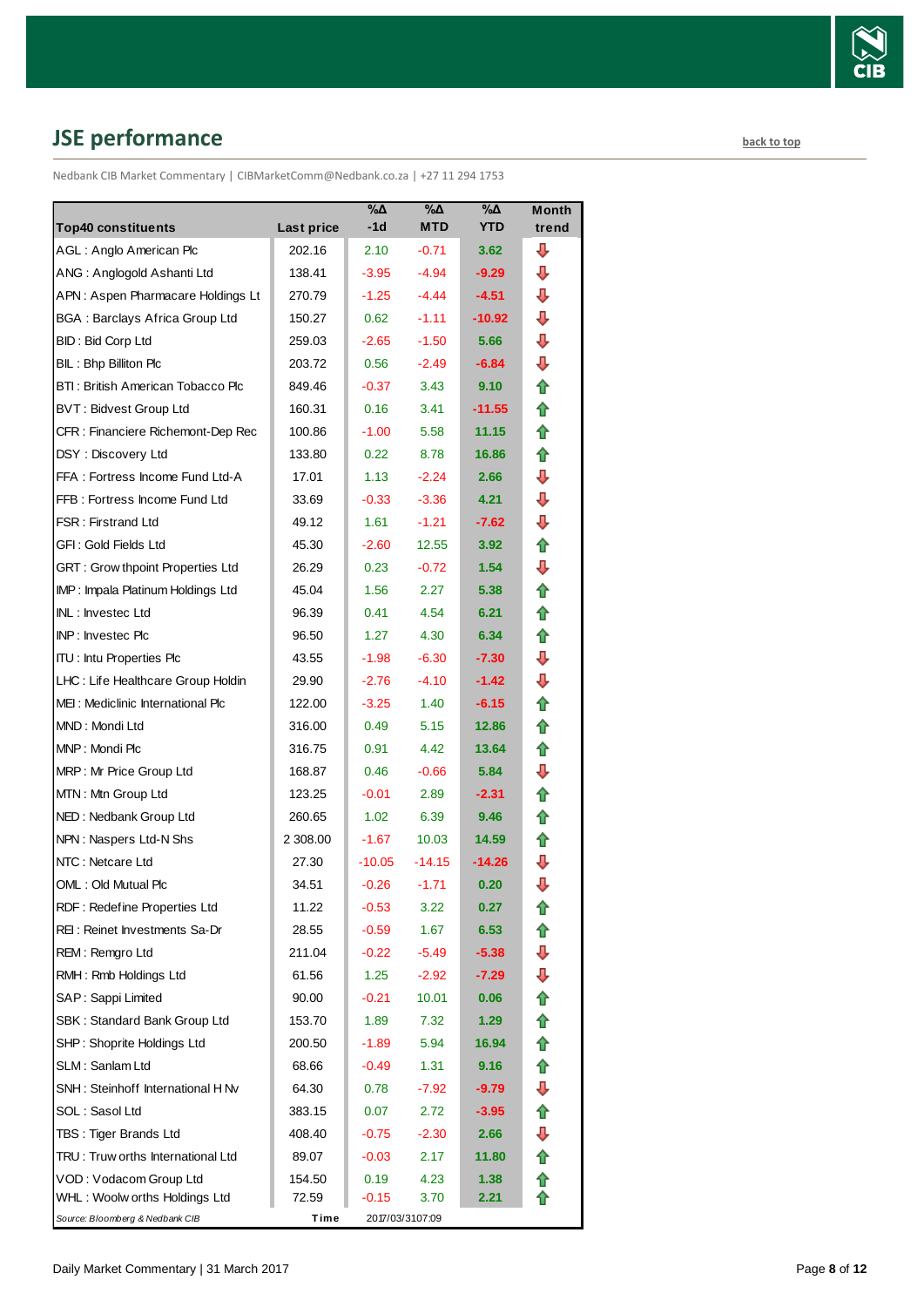

# <span id="page-8-0"></span>**Last day to trade [back to top](#page-0-0) back to top back to top**

Susan Correia | [Scorreia@Nedbankcapital.co.za](mailto:Scorreia@Nedbankcapital.co.za) | +27 11 295 8227

| <b>Share Code</b> | Share name                     | Dividend / interest rate                                     |
|-------------------|--------------------------------|--------------------------------------------------------------|
| 4 April 2017      |                                |                                                              |
| ABSP              | ABSA Bank Limited - Pref       | dividend @ $3644.79452$ cps                                  |
| AFE               | <b>AECI Limited</b>            | dividend @ 300cps                                            |
| AFX               | African Oxygen Limited         | dividend @ 56cps                                             |
| <b>ASHINF</b>     | <b>Ashburton Inflation ETF</b> | Distribution (if any) TBA on or before 04/04/17              |
| <b>ASHMID</b>     | <b>Ashburton MidCap ETF</b>    | Distribution (if any) TBA on or before 04/04/17              |
| ASHT40            | Ashburton Top40 ETF            | Distribution (if any) TBA on or before 04/04/17              |
| <b>BGA</b>        | Barclays Africa Group Limited  | dividend @ 570cps                                            |
| <b>GRF</b>        | <b>Group Five Limited</b>      | dividend @ 14cps                                             |
| <b>HIL</b>        | Homechoice Int plc             | dividend @ 87cps                                             |
| LBH               | Liberty Holdings Limited       | dividend @ 415cps                                            |
| <b>MFL</b>        | Metrofile Hidgs Ltd            | dividend @ 13cps                                             |
| <b>SFNP</b>       | Sasfin Holdings Ltd Pref       | dividend $@$ 436.68cps                                       |
| SGL               | Sibanye Gold Limited           | dividend @ 60cps                                             |
| <b>SLM</b>        | Sanlam Ltd                     | dividend @ 268cps                                            |
| <b>STANSX</b>     | Stanlib Swix 40 Fund           | Distribution (if any) TBA with 14 business days after the RD |
| STAN40            | Stanlib Top 40 Fund            | Distribution (if any) TBA with 14 business days after the RD |
| <b>STPROP</b>     | <b>Stanlib SA Property ETF</b> | Distribution (if any) TBA with 14 business days after the RD |
| <b>TBG</b>        | Tiso Blackstar Group SE        | dividend $@$ 4.472750cps                                     |

*Source: JSE*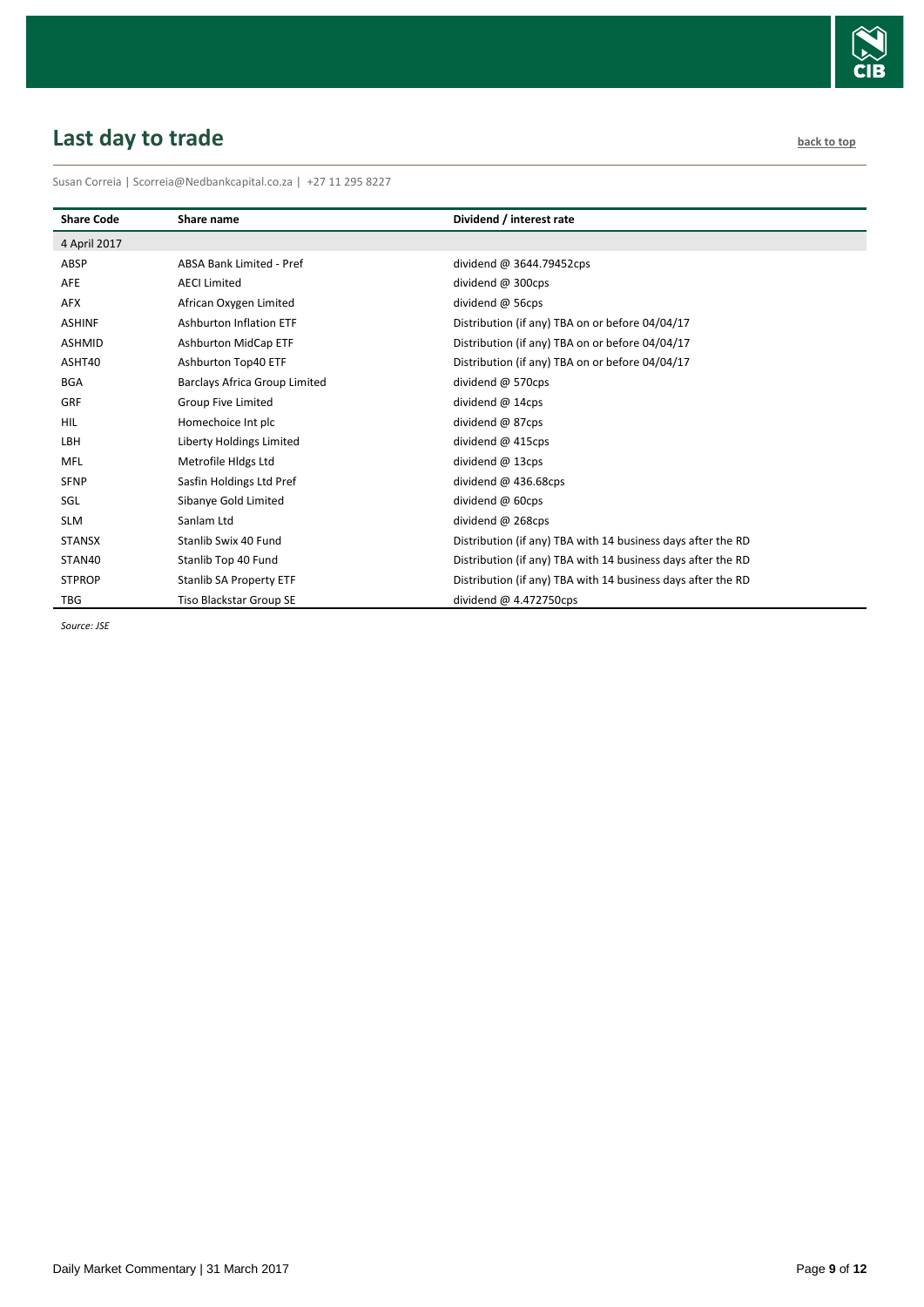

# <span id="page-9-0"></span>**Economic calendar [back to top](#page-0-0) back to top**

Nedbank CIB Market Commentary | CIBMarketComm@Nedbank.co.za | +27 11 294 1753

| Time   | Country   | Event                              | Period | Survey                   | Actual                   | Prior    | <b>Revised</b> |
|--------|-----------|------------------------------------|--------|--------------------------|--------------------------|----------|----------------|
| 30-Mar |           |                                    |        |                          |                          |          |                |
| 08:00  | SA        | Money Supply M3 YoY                | Feb    | 7.90%                    | 6.63%                    | 7.91%    | $\sim$         |
| 08:00  | SA        | Private Sector Credit YoY          | Feb    | 5.30%                    | 5.26%                    | 5.56%    | 5.52%          |
| 11:00  | EC        | Economic Confidence                | Mar    | 108.3                    | 107.9                    | 108      |                |
| 11:00  | EC        | <b>Consumer Confidence</b>         | Mar F  | $-5$                     | $-5$                     | $-5$     | $\overline{a}$ |
| 11:30  | SA        | PPI MoM                            | Feb    | 0.60%                    | 0.60%                    | 0.40%    | Ξ.             |
| 11:30  | SA        | PPI YoY                            | Feb    | 5.70%                    | 5.60%                    | 5.90%    | Ξ.             |
| 14:00  | SA        | South Africa Budget                | Feb    | Ξ.                       | 13.8b                    | $-38.7b$ | Ξ.             |
| 14:00  | GE        | CPI YoY                            | Mar P  | 1.80%                    | 1.60%                    | 2.20%    | $-$            |
| 14:30  | US        | GDP Annualized QoQ                 | 4QT    | 2.00%                    | 2.10%                    | 1.90%    | $\overline{a}$ |
| 14:30  | US        | <b>Personal Consumption</b>        | 4Q T   | $\overline{a}$           | 3.50%                    | 3.00%    | $\overline{a}$ |
| 14:30  | US        | Core PCE QoQ                       | 4Q T   |                          | 1.30%                    | 1.20%    |                |
| 14:30  | US        | Initial Jobless Claims             | 42819  | 245k                     | 258k                     | 258k     | $\sim$         |
| 14:30  | US        | <b>Continuing Claims</b>           | 42812  | 2031k                    | 2052k                    | 2000k    | 1987k          |
|        | SA        | <b>SARB Announce Interest Rate</b> | 42824  | 7.00%                    | 7.00%                    | 7.00%    | $\overline{a}$ |
|        | <b>CH</b> | <b>BoP Current Account Balance</b> | 4Q F   | $\overline{\phantom{a}}$ | \$11.8b                  | \$37.6b  | Ξ.             |
| 31-Mar |           |                                    |        |                          |                          |          |                |
| 01:01  | UK        | <b>GfK Consumer Confidence</b>     | Mar    | $-7$                     | Щ,                       | -6       | $-$            |
| 01:30  | JN        | Jobless Rate                       | Feb    | 3.00%                    | Ξ.                       | 3.00%    | $\sim$         |
| 01:30  | JN        | Natl CPI YoY                       | Feb    | 0.30%                    | Ξ.                       | 0.40%    |                |
| 01:50  | JN        | Industrial Production MoM          | Feb P  | 1.20%                    | $\overline{a}$           | $-0.40%$ | Ξ.             |
| 01:50  | JN        | <b>Industrial Production YoY</b>   | Feb P  | 3.90%                    | Ξ.                       | 3.70%    | $\sim$         |
| 03:00  | СH        | <b>Manufacturing PMI</b>           | Mar    | 51.7                     | Ξ.                       | 51.6     | $\sim$         |
| 03:00  | CH        | Non-manufacturing PMI              | Mar    | $\overline{\phantom{a}}$ | $\overline{a}$           | 54.2     | $\sim$         |
| 08:00  | <b>GE</b> | <b>Retail Sales MoM</b>            | Feb    | 0.70%                    | $\overline{\phantom{a}}$ | $-0.80%$ | $-1.00%$       |
| 08:00  | GE        | <b>Retail Sales YoY</b>            | Feb    | 0.40%                    | Ξ.                       | 2.30%    | Ξ.             |
| 09:55  | GE        | Unemployment Claims Rate SA        | Mar    | 5.90%                    |                          | 5.90%    |                |
| 10:30  | UK        | <b>Current Account Balance</b>     | 4Q     | $-16.0b$                 | $\overline{a}$           | $-25.5b$ | $\overline{a}$ |
| 10:30  | UK        | GDP QoQ                            | 4QF    | 0.70%                    | Ξ.                       | 0.70%    | Ξ.             |
| 10:30  | UK        | <b>GDP YoY</b>                     | 4Q F   | 2.00%                    | Ξ.                       | 2.00%    | $\overline{a}$ |
| 14:00  | SA        | <b>Trade Balance Rand</b>          | Feb    | 1.6 <sub>b</sub>         | Ξ.                       | $-10.8b$ |                |
| 14:30  | US        | Personal Income                    | Feb    | 0.40%                    | $\sim$                   | 0.40%    | $\overline{a}$ |
| 14:30  | US        | <b>Personal Spending</b>           | Feb    | 0.20%                    | ÷-                       | 0.20%    |                |
| 14:30  | US        | PCE Deflator YoY                   | Feb    | 2.10%                    | Ξ.                       | 1.90%    | $\overline{a}$ |
| 14:30  | US        | PCE Core MoM                       | Feb    | 0.20%                    | <u></u>                  | 0.30%    |                |
| 14:30  | US        | PCE Core YoY                       | Feb    | 1.70%                    | $\overline{a}$           | 1.70%    | $\overline{a}$ |
| 15:45  | US        | Chicago Purchasing Manager         | Mar    | 56.7                     | --                       | 57.4     |                |
| 16:00  | US        | U. of Mich. Sentiment              | Mar F  | 97.6                     | Ξ.                       | 97.6     | $\sim$         |

*Source: Bloomberg*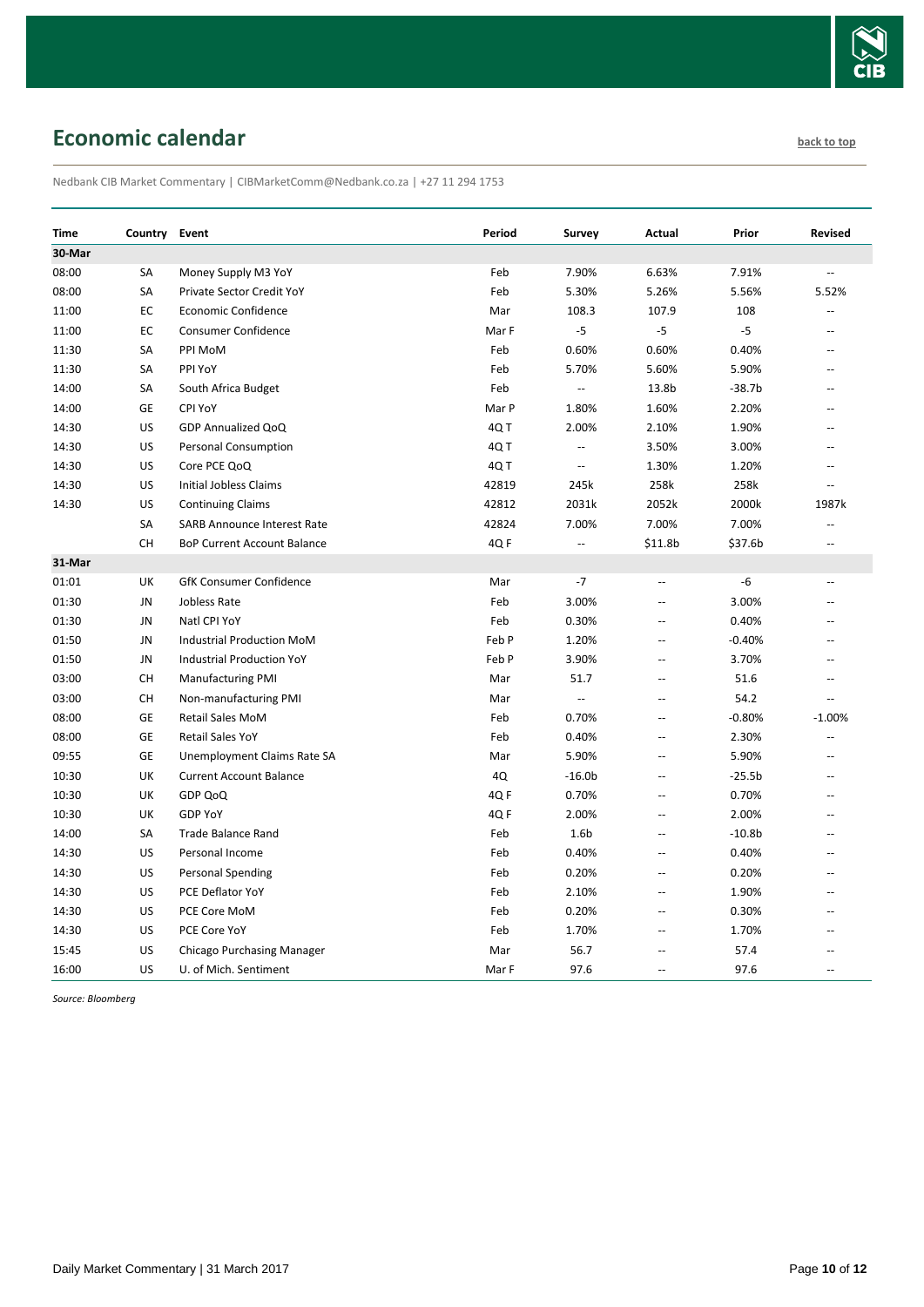

### <span id="page-10-0"></span>**Contacts**

**Treasury: Economic Analyst Reezwana Sumad** (011) 294 1753

**ALM Portfolio Management** (011) 535 4042

**Equities Sales and Distribution** (011) 535 4030/31

**Forex Institutional Sales Desk** (011) 535 4005

**Interest Rate Swaps & FRA's Trading** (011) 535 4004

**Money Market Institutional Sales Desk** (011) 535 4008

**Bond Trading** (011) 535 4021

**Forex Business Banking Sales Desk** (011) 535 4003

**Forex Retail Sales Desk** (011) 535 4020

**Money Market Business Banking Sales Desk** (011) 535 4006

**Non Soft & Soft Commodities Trading** (011) 535 4038

**Credit Derivatives**  (011) 535 4047

**Forex Corporate Sales Desk** JHB (011) 535 4002; DBN (031) 327 3000; CTN (021) 413 9300

**Inflation Trading** (011) 535 4026

**Money Market Corporate Sales Desk** JHB (011) 535 4007; DBN (031) 327 3000; CTN (021) 413 9300

**Preference shares desk** (011) 535 4072